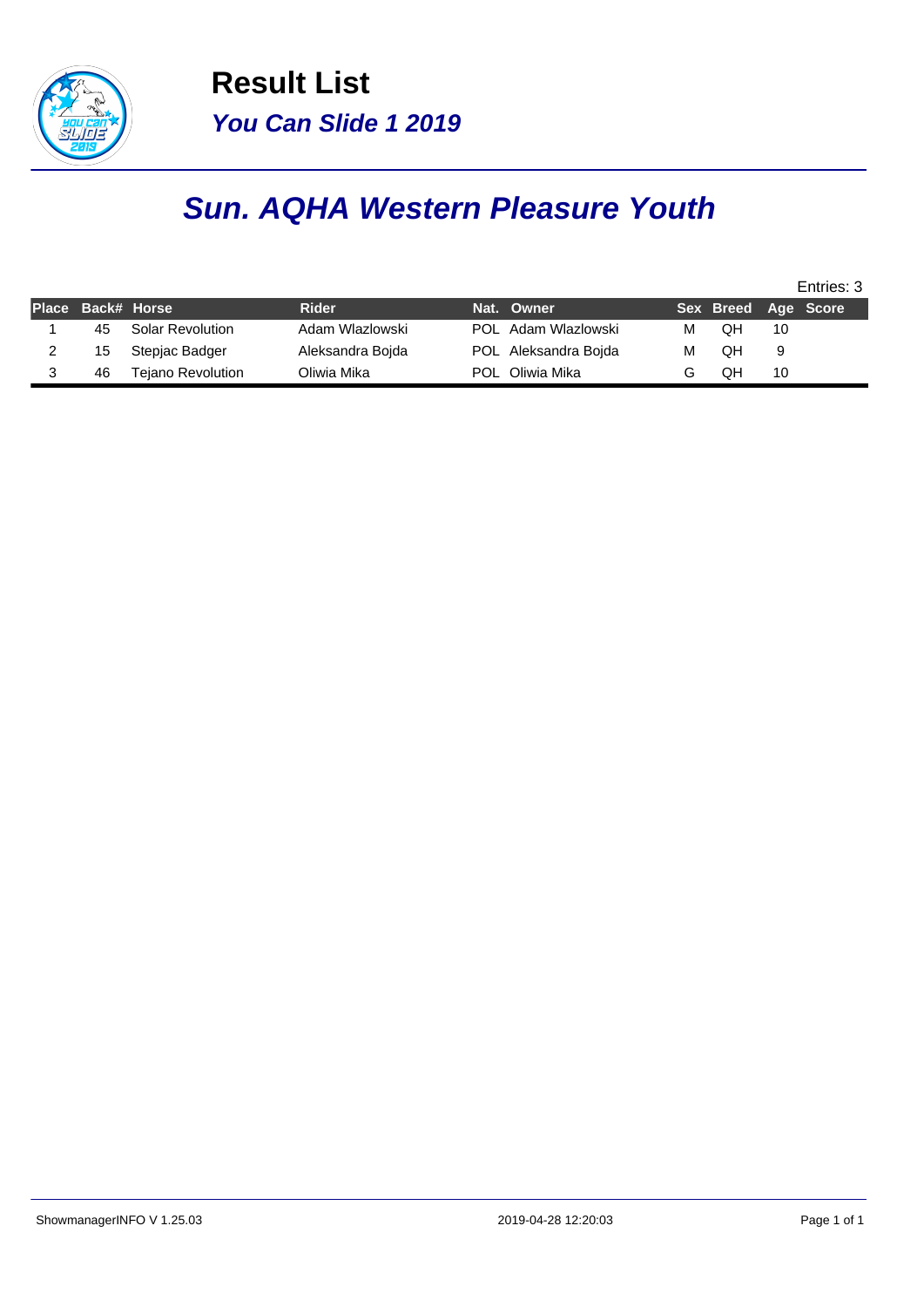

## **Sun. All Breed Western Pleasure Youth 13&Under**

|              |    |                     |                    |     |                         |   |                     |    | Entries: 6 |
|--------------|----|---------------------|--------------------|-----|-------------------------|---|---------------------|----|------------|
| <b>Place</b> |    | Back# Horse         | <b>Rider</b>       |     | Nat. Owner              |   | Sex Breed Age Score |    |            |
|              | 26 | Zippos King Of Fire | Anna Palasova      |     | CZE Petr Palas          | G | PH                  | 6  |            |
| 2            | 18 | Decaho              | Julia Nowak        | POL | Dorota Kuska            | G | Arab                | 15 |            |
| 3            | 31 | Hang Ten N Spook    | Alexandra Głód     |     | <b>POL</b> Janusz Milek | м | OН                  | 4  |            |
| 4            | 23 | Gracious Tari Lee   | Antonina Zarnawska |     | POL Antonina Zarnawska  | M | OН                  | 12 |            |
| 5            | 46 | Tejano Revolution   | Oliwia Mika        | POL | Oliwia Mika             | G | QΗ                  | 10 |            |
|              | 41 | Whiznmercedes       | Wiktor Olchawski   |     | POL Agnieszka Olchawska | G | QΗ                  | 6  | SC.        |